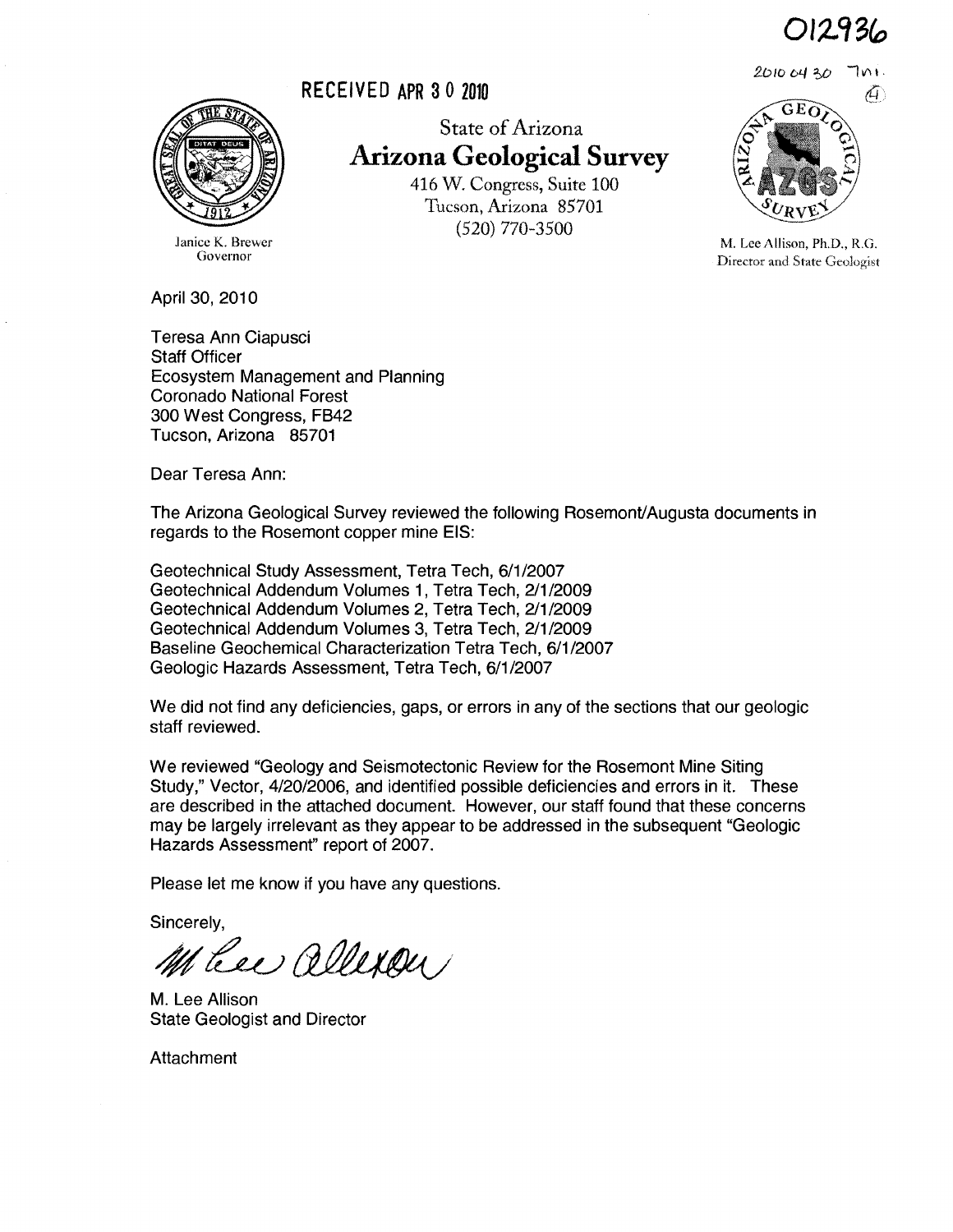

Janice K. Brewer Governor

State of Arizona **Arizona Geological Survey** 

416 W. Congress, Suite 100 Tucson, Arizona 85701 (520) 770-3500



M. Lee Allison, Ph.D., R.G. Director and State Geologist

# **Review of the "Geology and Seismotectonic Review for the Rosemont Mine Siting Study," Vector Colorado LLC, April 20, 2006, 14p.**

By the Arizona Geological Survey

## **Summary**

There are a number of analyses, conclusions and determinations made in this report that are not documented or explained, making it difficult to assess the validity of their findings. There are statements made that bring into question the authors technical understanding of the issues they are addressing.

### **Recommendation**

Address the omissions, provide clarification, and resubmit the report for review to determine if the findings have changed or document that they are justified.

## **Review**

### **Overall**

We are concerned that the report provides insufficient documentation for the groundmotion numbers. There is nothing to back up how they calculated the numbers they do provide. The impression is that values were plugged into a spreadsheet of some sort without fully understanding what was being done.

The report implicitly assumes that all the normal faults in the region are known. Because of long-time arid conditions, basin - range contacts that have late Quaternary fault displacements should have been recognized in the extensive geologic mapping published for the region over many decades. Contacts that do not have mapped Quaternary faults in the greater Tucson area can be reasonably inferred to be inactive, or at least not to have moved for hundreds of thousands of years.

Action: The basis for assuming little or no potential for the existence of previously unrecognized basin-bounding faults should be explained.

## Specific issues:

1. Re: Section 3.1 Earthquake History of Arizona

The report repeatedly references "recorded" earthquakes between 1852 and the present. However, "recorded" refers to earthquakes recorded by some kind of seismometers, which largely did not exist until the  $20<sup>th</sup>$  century and did not arrive in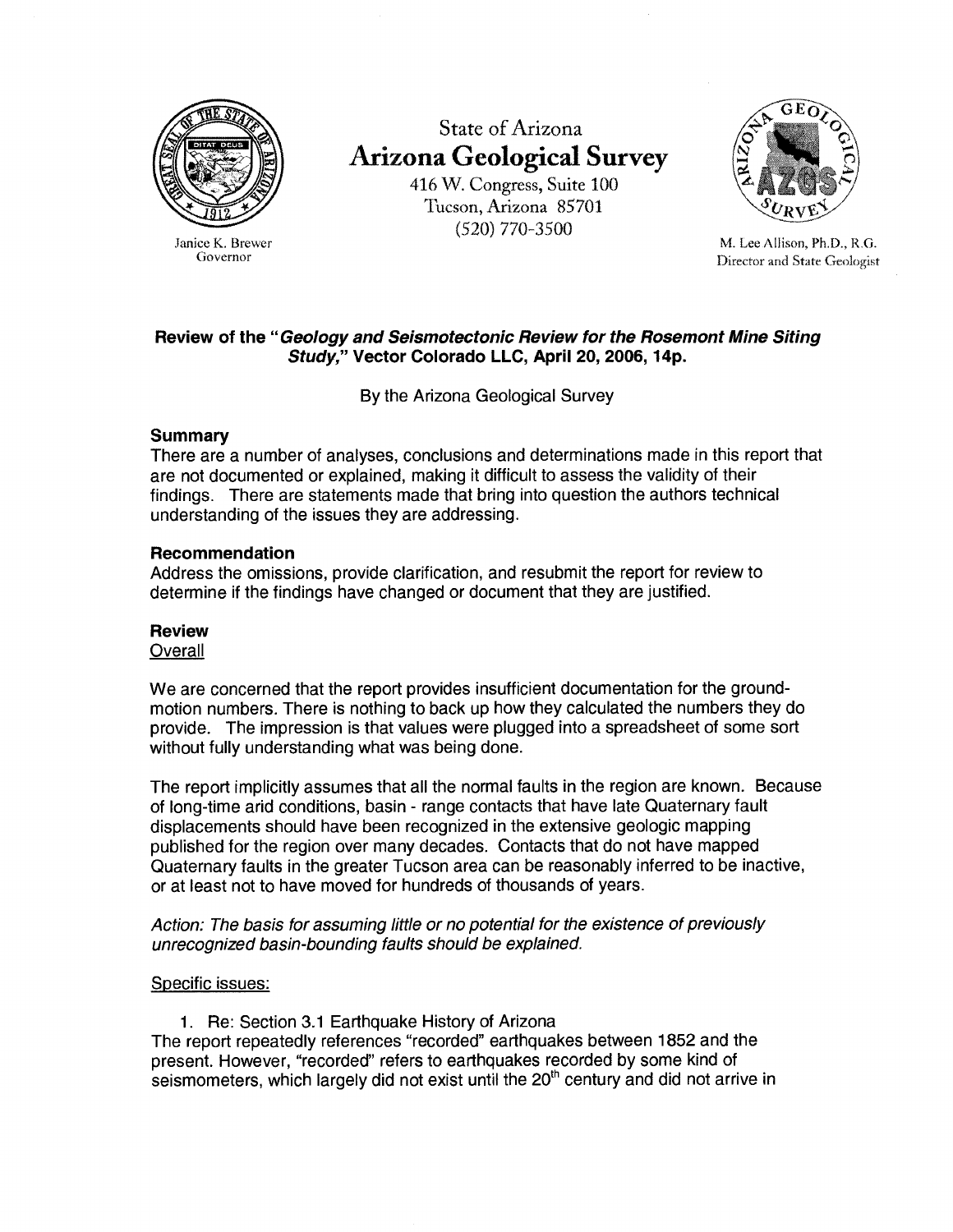Arizona for many years. We suspect the authors really mean "reported" or "reported and recorded" earthquakes.

This is further borne out by Figure 3.1 which they state shows all the "recorded" earthquakes in Arizona since 1852. The figure appears to show a few hundred events at most, but clearly not the 6,204 events they cite earlier in this section. The figure caption describes it as "Arizona Historic Earthquakes."

Again, in Section 3.2.1, the report describes 10 historical seismic events "recorded" within 200 km of the Rosemont project, and includes the 1887 M7.4 Sonora Mexico quake that was not recorded but was widely reported (see their Table 3.1).

Action: Clarify or correct terminology and implications of "recorded" vs "reported" earthquakes.

#### 2. Re: Maximum Credible Earthquake

This document did not consider the consequences of an earthquake on the nearby Santa Rita fault zone of the size that occurred during a previous, scarp-producing event at -60-100 ka. This earthquake was estimated by Pearthree and Calvo (1987) to be of magnitude 6.4 to 7.3. Consideration of a repeat event on the Santa Rita fault of this magnitude was not considered. There might be good reasons for not considering such an event, but those are not outlined in the report either.

Reference: Pearthree, P.A., and Calvo, S.S., 1987, The Santa Rita fault zone: Evidence for large magnitude earthquakes with very long recurrence intervals, Basin and Range province of southeastern Arizona: Bulletin of the Seismological Society of America, v. 77, p. 97 116.

### Action: Analyze and incorporate the impacts of a MCE on the Santa Rita fault zone.

#### 3. Re: Basis of USGS numbers

The USGS 2002 report (which is not included in the reference section and is referred to a number of inconsistent and casual manners, so we are not sure there is only one report they are discussing) looks like it used only a couple of faults mapped in northwest Arizona. Yet, the Rosemont report lists faults that are supposed to be from the USGS 2002 report. So we are confused.

If the USGS really used all the faults that the Rosemont report (their Table 3.2) lists then the USGS numbers are reasonable. If the USGS only used the couple of mapped faults that they list and relied on background seismicity for the bulk of the state then the USGS numbers are not reliable for this study.

Moreover, we assume the Rosemont report pulls rock site values (compared to soil site values) out of the USGS report but they do not say explicitly. (Note: attenuation equations are developed for specific site conditions - rock and soil and usually the soil category is further broken down) It could be that the USGS values are only for rock, but we cannot tell.

Action: Clarify and document the basis for using the USGS numbers. Provide appropriate and complete references to USGS source materials.